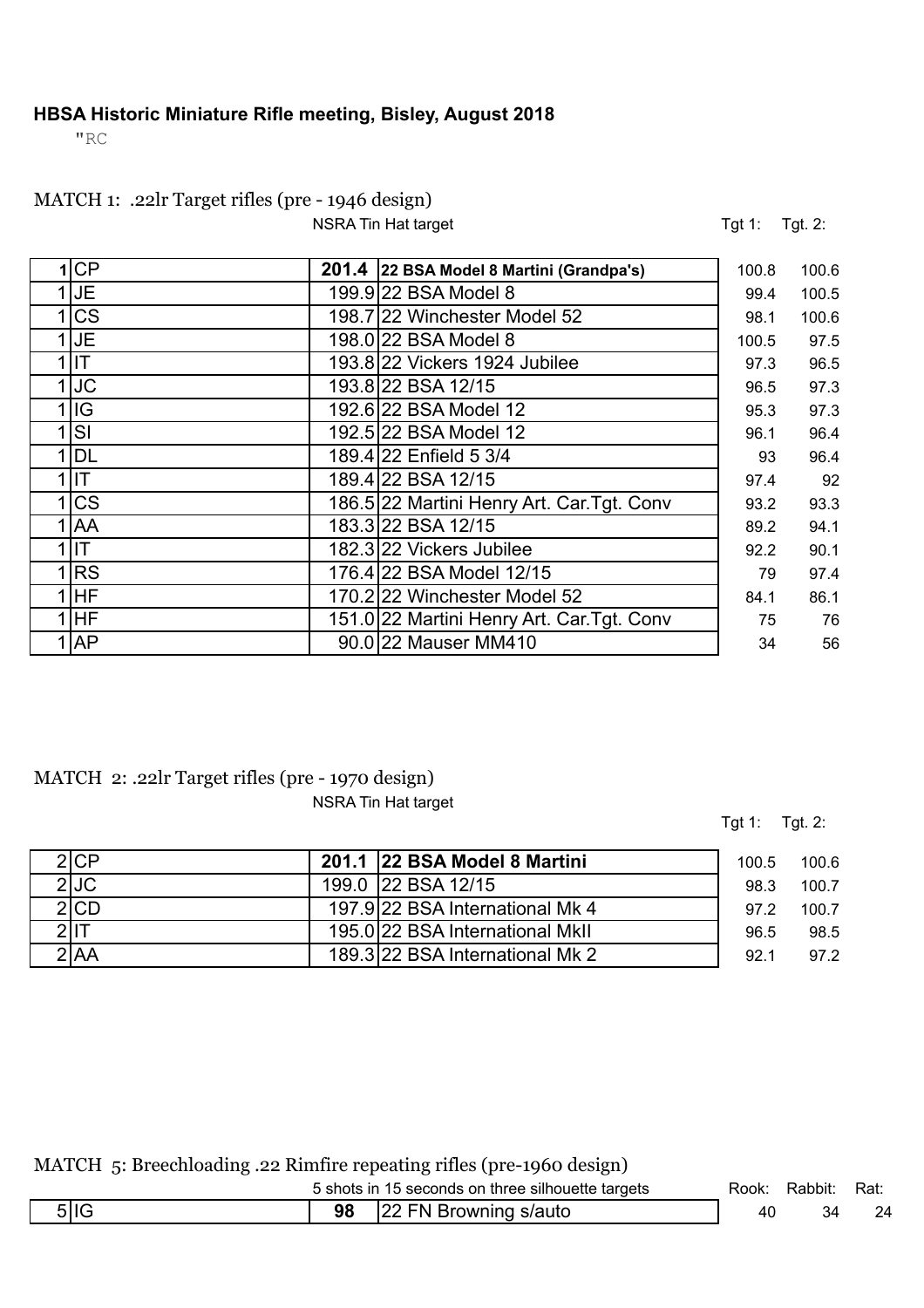| 5 AE   | 85 22 Marlin 39A          | 40 | 25 | 20 |
|--------|---------------------------|----|----|----|
| 5 DS   | 70 22 BRNO Model 1        | 36 | 20 | 14 |
| 5AP    | 68 22 Mauser MM410        | 26 | 30 | 12 |
| 5 DS   | 59 22 BSA Ralock s/auto   | 25 | 8  | 26 |
| 5DS    | 44 22 Browning S/Auto     | 25 | 5  | 14 |
| $5$ TC | 39 22 BSA Supersport Five | 10 | 15 | 14 |
| 5 TJ   | 34 22 Winchester 62A      | 10 | 8  | 16 |
| 5 AD   | 20 22 Winchester 74       | 10 | 0  | 10 |

MATCH 6: Centrefire repeating Gallery Rifles, up to .44-40.

5 shots in 15 seconds on 3 vermin silhouette targets Rook: Rabbit: Rat:

| $6$ JW           | 82 | 38 Rossi 1892                      | 20       | 40 | 22           |
|------------------|----|------------------------------------|----------|----|--------------|
| 6 IG             |    | 74 45 Marlin 1894 C                | 13       | 33 | 28           |
| 6 AE             |    | 70 357 Marlin 1895 (?)             | 23       | 28 | 19           |
| 6 CW             |    | 66 357 Winchester Lever Action 94  | 20       | 20 | 26           |
| 6 <sub>IBT</sub> |    | 59 25-20 Winchester 1892           | 25       | 34 | $\mathbf{0}$ |
| 6 CS             |    | 55 38 Marlin 1894                  | 18       | 25 | 12           |
| $6$ UH           |    | 38 38 Winchester 94                | 23       | 15 | $\mathbf{0}$ |
| 6 <sub>IBT</sub> |    | 20 44-40 Winchester 1892           | $\Omega$ | 10 | 10           |
| 6 MM             |    | 10357 Rossi                        | 0        | 10 | $\mathbf{0}$ |
| 6 RN             |    | 10 Winchester 1873 44 WCF black p. | 0        | 0  | 10           |

MATCH 10: .22lr Military Training rifles

|                    |                                  | Tgt 1: | Tgt. $2:$ |
|--------------------|----------------------------------|--------|-----------|
| $10$ IG            | 141.5 22 Greener Martini Conv.   | 70.7   | 70.8      |
| 10 <sub>l</sub> PS | 141.2 22 BSA WO Pattern 1906     | 70.4   | 70.8      |
| 10LW               | 139.4 22 BSA WO Pattern 1906     | 69.8   | 69.6      |
| $10$ $AS$          | 136.7 22 BSA WO Pattern 1906     | 69.3   | 67.4      |
| $10$ $TJ$          | 135.8 22 Martini SMRC Conversion | 67.3   | 68.5      |
| $10$ TR            | 134.8 22 Mossberg M42            | 66.2   | 68.6      |
| $10$ JC            | 123.4 22 Lee Enfield No. 8       | 61.2   | 62.2      |
| 10 CS              | 123.3 22 Greener Martini         | 59     | 64.3      |
| $10$ $P$ J         | 123.3 22 Mauser SportModell      | 60     | 63.3      |
| 10 PJ              | 116.2 22 BSA SMLE                | 58.1   | 58.1      |
| 10 BT              | 113.5 22 LSA 1906 WO             | 52.1   | 61.4      |
| $10$ MW            | 18.0 22 Martini SMRC Conversion  | 10     | 8         |

MATCH 11: Sporting .22 Rimfire Rifles (pre-1960 design) Iron Sights

|                    |                                |      | Tgt 1: $Tgt 2$ : |
|--------------------|--------------------------------|------|------------------|
| $11$ $AS$          | <b>140.8</b> 22 Husquvarna 155 | 70.3 | 70.5             |
| $\overline{11}$ IG | 140.0 22 Browning Takedown     | 70.7 | 69.3             |
| $11$ LW            | 138.8 22 BSA Model 12          | 69.2 | 69.6             |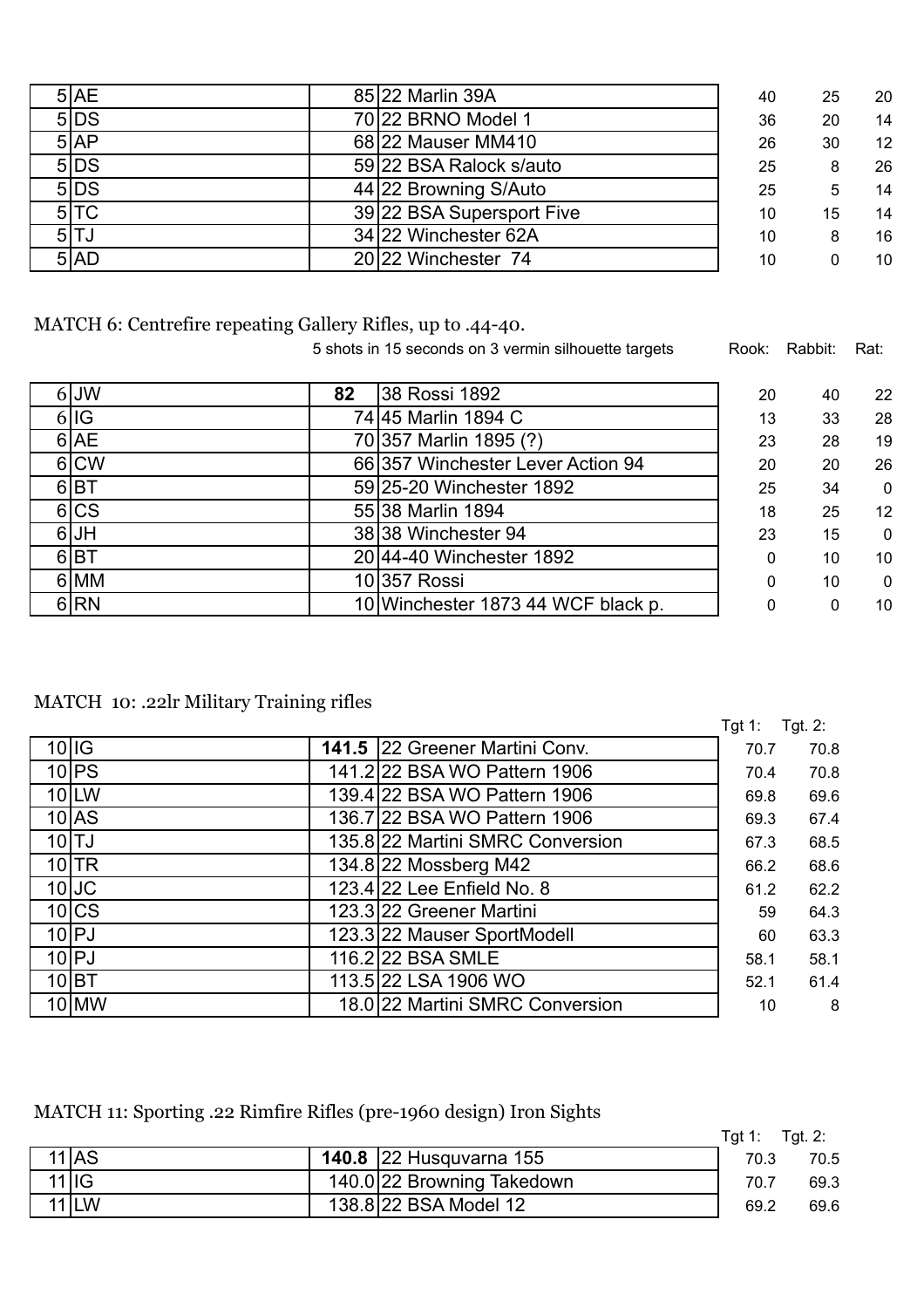| $11$ MW                     | 137.9 22 Winchester 9422              | 69.6 | 68.3 |
|-----------------------------|---------------------------------------|------|------|
| $11$ LW                     | 137.7 22 Stevens 44 1/2 falling block | 69.3 | 68.4 |
| $11$ AE                     | 136.7 22 Marlin 39A                   | 69.4 | 67.3 |
| $11$ IG                     | 135.7 22 Quackenbush single shot      | 65.3 | 70.4 |
| $11$ TR                     | 132.7 22 BSA Mod 2 Folding Pattern    | 67.2 | 65.5 |
| $11$ LW                     | 131.4 22 Winchester 9422              | 67.3 | 64.1 |
| $11$ MW                     | 130.4 22 Stevens Model 44 1/2 E.      | 65.2 | 65.2 |
| $11$ AW                     | 129.2 22 Browning Takedown            | 64   | 65.2 |
| $11$ AK                     | 127.6 22 BSA Supersport Five          | 62.4 | 65.2 |
| $11$ DS                     | 127.5 22 BSA Model 6                  | 61.1 | 66.4 |
| $11$ DP                     | 126.6 22 Walther Bolt Ac. or SemiAuto | 59.3 | 67.3 |
| $11$ $\overline{\text{SI}}$ | 124.6 22 BSA LeeSpeed Sport. Conv.    | 62.2 | 62.4 |
| $11$ $AP$                   | 123.3 22 Mauser MM410                 | 58   | 65.3 |
| $11$  IP                    | 121.7 22 BSA Sportsman 15             | 60.3 | 61.4 |
| $11$ $AG$                   | 121.5 22 BSA Model 6                  | 57.1 | 64.4 |
| $11$ TR                     | 121.4 22 Henry lever action carbine   | 58.3 | 63.1 |
| $11$ TR                     | 120.3 22 Winchester 1906              | 59   | 61.3 |
| $11$ MM                     | 117.1 22 Winchester 1890              | 56   | 61.1 |
| $11$  IP                    | 114.1 22 BSA Sportsman 15             | 60   | 54.1 |
| $11$ MW                     | 65.1 22 BSA 12                        | 65.1 | nf   |

MATCH 12: Breechloading Blackpowder Centrefire Rook Rifles (Pre 1900)

Tgt 1: Tgt. 2:

| $\sim$ |  | 32-20<br>Monk side lever<br>JZ. | ن.0b | 67. . |
|--------|--|---------------------------------|------|-------|
|        |  |                                 |      |       |

### MATCH 13: Centrefire Classic Rook Rifles (pre-1919) with open sights.

|                   |                                           | Tgt 1: | Tgt. 2: |
|-------------------|-------------------------------------------|--------|---------|
| 13 <sub>IPS</sub> | 141.2 .310 W. Richards "Sherwood" model   | 70.6   | 70.6    |
| $13$ $PS$         | 140.0 380 Carr Bros. rook rifle           | 70.5   | 69.5    |
| 13 TJ             | 139.5 297/230! BSA Model 6                | 69.1   | 70.4    |
| $13$ $PS$         | 138.6 297/250 A&N top lever rook rifle    | 68.2   | 70.4    |
| $13$ $TJ$         | 138.6 300 Rook BSA Model 6                | 69.4   | 69.2    |
| $13$ $TJ$         | 136.7 300 Extra Long BSA Model 6 takedown | 69.4   | 67.3    |
| $13$ $AE$         | 134.7 38 Marlin 1895                      | 67.3   | 67.4    |
| $13$ IG           | 133.3 32-20 Monk side lever Rook rifle    | 68.1   | 65.2    |
| $13$ MM           | 128.3 295/300 Anderson rook rifle         | 65.2   | 63.1    |
| $13$ $AE$         | 127.2 38 Marlin 1895                      | 66.1   | 61.1    |
| 13 TR             | 124.4 44-40 Winchester 1873 saddle ring   | 64.3   | 60.1    |

|            | MATCH 14: Centrefire full-stocked Training rifles such as the .310 Cadet. | Tgt 1: $Tgt 2$ : |      |
|------------|---------------------------------------------------------------------------|------------------|------|
|            |                                                                           |                  |      |
| $14$ PS    | <b>139.0 310 BSA Cadet</b>                                                | 69.7             | 69.3 |
| $14$ $P$ J | 134.8 310 BSA Cadet No. 4B                                                | 65.4             | 69.4 |
| $14$ $AH$  | 134.6 310 BSA Cadet                                                       | 69.3             | 65.3 |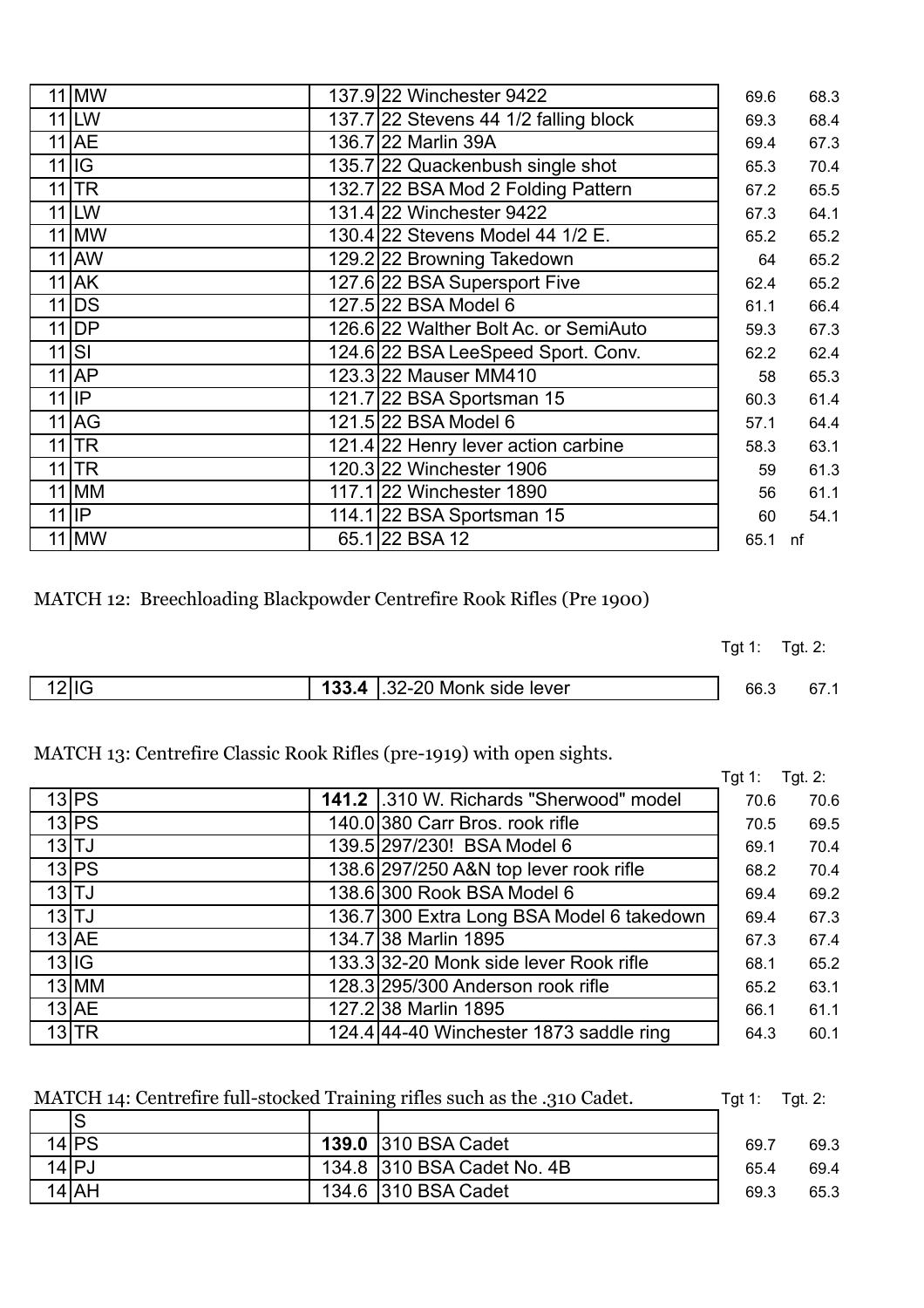|  | ╺ |  | കadet<br>אר.ר<br>. | $\overline{r}$<br>56 | - 64.<br>$\sim$ $\sim$ $\sim$ $\sim$ $\sim$ $\sim$ $\sim$ |
|--|---|--|--------------------|----------------------|-----------------------------------------------------------|
|--|---|--|--------------------|----------------------|-----------------------------------------------------------|

|          |           |                                         | Tgt 1: | Tgt. 2: |
|----------|-----------|-----------------------------------------|--------|---------|
|          | $15$ IG   | <b>141.0 22 Savage Model 5</b>          | 70.5   | 70.5    |
|          | $15$ CW   | 137.7 22 Haenel KK Sport                | 70.2   | 67.5    |
|          | $15$ $AH$ | 137.7 22 Winchester 9422                | 70.3   | 67.4    |
|          | 15 CS     | 137.6 22 Browning T-bolt straight pull  | 68.3   | 69.3    |
|          | $15$ JC   | 137.5 22 Mossberg M42                   | 70.3   | 67.2    |
|          | $15$ $AG$ | 132.3 22 BRNO Model 1                   | 68     | 64.3    |
|          | $15$ MW   | 130.5 22 Browning T-bolt straight pull  | 63.1   | 67.4    |
|          | $15$ DS   | 129.5 22 BRNO Model 1                   | 62.2   | 67.3    |
|          | 15 CS     | 127.7 22 Browning T-bolt straight pull  | 62.2   | 65.5    |
|          | $15$ TR   | 127.5 22 Winchester Mod 61              | 60.2   | 67.3    |
|          | 15 BT     | 126.5 22 LSA 1906 + skinny scope        | 63.2   | 63.3    |
| $15$  IT |           | 125.8 22 BSA Supersport Five            | 62.3   | 63.5    |
|          | $15$ $AD$ | 125.5 22 Winch. 74 + P.HaleTarget scope | 63.2   | 62.3    |
|          | $15$ TM   | 118.4 22 Remington 66 Nylon (!)         | 58.2   | 60.2    |

MATCH 15: Any Historic .22 lr rifle fitted with an OLD telescopic sight.

### MATCH 16: Any Historic centrefire rifle fitted with an old telescopic sight

# MATCH 17: Any Gallery rifle, post 1953, e.g. Marlin 1894

|                    |                                     | Tgt 1: | Tgt. $2:$ |
|--------------------|-------------------------------------|--------|-----------|
| $17$ IG            | 141.0 45 Colt Marlin 1894 C         | 70.4   | 70.6      |
| $17$ $AH$          | 138.8 357 Winchester 94             | 70.6   | 68.2      |
| 17 <sub>I</sub> CW | 134.6 38 Winchester 1894AE          | 70.5   | 64.1      |
| $17$ TM            | 133.8 38/357 Marlin 1894            | 67.4   | 66.4      |
| $17$ JH            | 132.8 38/357 Winchester 94 AE       | 62.5   | 70.3      |
| $17$ AW            | 131.6 38/357 Marlin 1894 Cowboy     | 68.3   | 63.3      |
| $17$ JW            | 131.5 38 Rossi Model 1892           | 65.3   | 66.2      |
| 17 MM              | 126.5 45 Colt Rossi 1892            | 62.2   | 64.3      |
| $17$ JH            | 124.4 38/357 Winchester 94 AE       | 63.1   | 61.3      |
| 17 RN              | 121.2 38 WCF Winch. 1892, made 1909 | 60.2   | 61        |
| $17$ MM            | 120.4 45 Colt Rossi 1892            | 54.2   | 66.2      |

### MATCH 20: .22 Military Training rifles

|         |       |                                      | $Tgt 1:$ $Tgt 2:$ |      |
|---------|-------|--------------------------------------|-------------------|------|
|         | 20JJW | 141.8 22 Lee Enfield No. 2 Mk 4      | 71                | 70.8 |
| 20 IG   |       | 141.7 22 Greener martini Henry conv. | 70.8              | 70.9 |
| $20$ IT |       | 141.1 22. Lee Enfield No 8           | 70.4              | 70.7 |
| $20$ JC |       | 141.1 22 Lee Enfield No. 8           | 70.8              | 70.3 |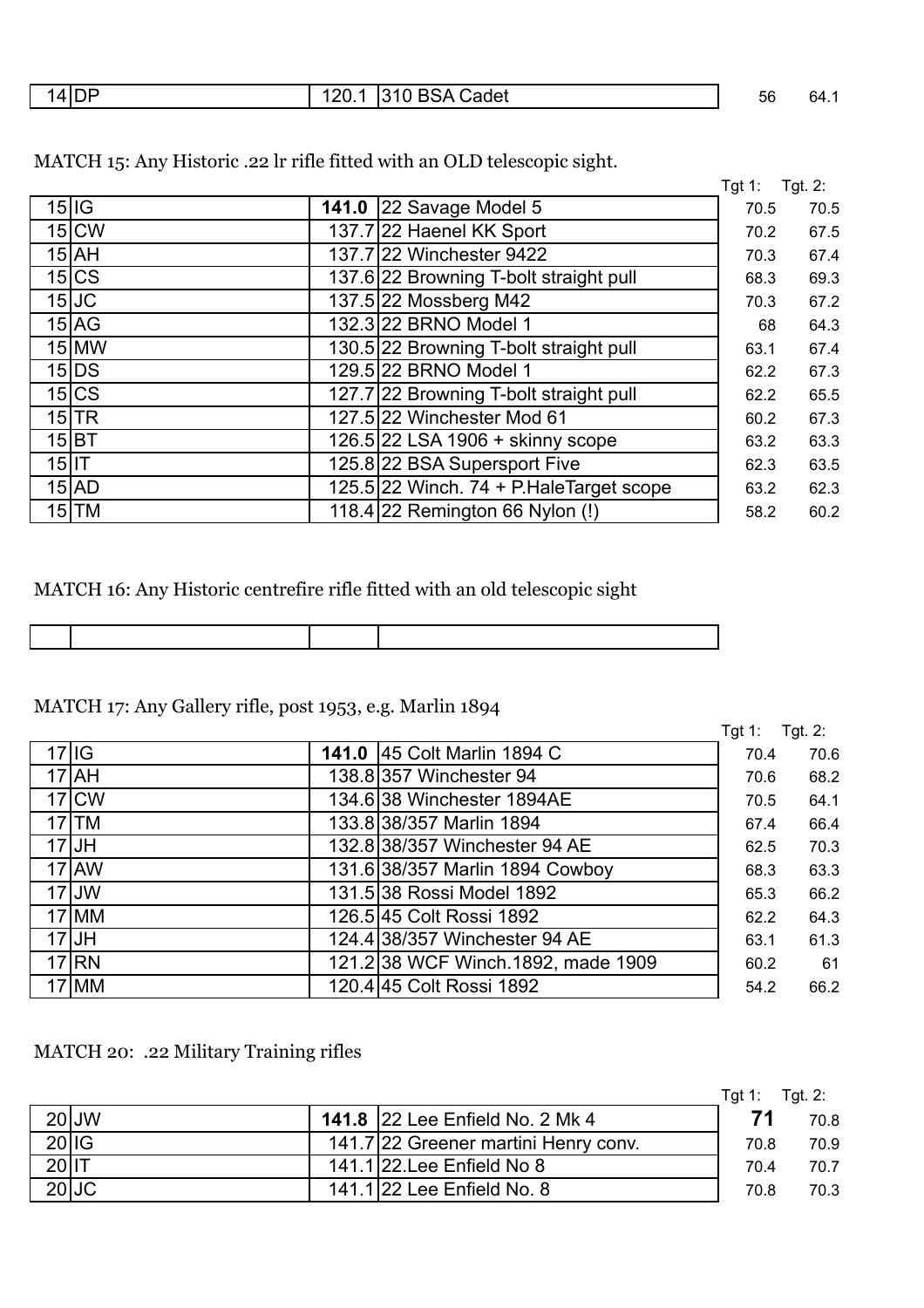| $20$ JW<br>141.0 22 Lee Enfield No. 7             | 70.5 | 70.5 |
|---------------------------------------------------|------|------|
|                                                   |      |      |
| $20$ IT<br>140.2 22 BSA War Office 1906           | 69.7 | 70.5 |
| 20 DL<br>140.2 22 Lee Enfield Mk 5 3/4 Prototype  | 69.9 | 70.3 |
| $20$ TC<br>139.5 22 Enfield Rifle, Short 22 Mk 1* | 70.8 | 68.7 |
| $20$ TR<br>137.8 22 Mossberg M42                  | 70.4 | 67.4 |
| $20$ IT<br>131.3 22 Martini Henry carbine         | 63.1 | 68.2 |
| $20$ IT<br>127.7 22 Lee Enfield SMLE              | 61.3 | 66.4 |

MATCH 21: .22lr Historic Sporting rimfire rifles, pre-1946 design, iron sights.

Tgt 1: Tgt. 2:

|          | $21$ IG   | 141.9 22 Browning semi-auto               | 71   | 70.9 |
|----------|-----------|-------------------------------------------|------|------|
|          | $21$ TC   | 141.5 22 Haenel Aydt action               | 70.5 | 71   |
|          | $21$ AP   | 141.4 22 Mauser bolt/act. MM140           | 70.6 | 70.8 |
|          | $21$ TC   | 141.2 22 Vickers Martini Champion Special | 70.7 | 70.5 |
|          | $21$ JW   | 140.9 22 Unknown break barrel rook rifle  | 70.5 | 70.4 |
|          | $21$ DP   | 140.4 22 Walther Model 2                  | 69.5 | 70.9 |
|          | $21$ DC   | 140.2 22 Winchester Model 52B             | 69.6 | 70.6 |
|          | $21$ DC   | 140.2 22 Winchester Model 52B             | 70.9 | 69.3 |
|          | $21$ TR   | 140.0 22 Winchester 1906                  | 69.4 | 70.6 |
|          | $21$ IG   | 139.2 22 Quackenbush single shot          | 70.7 | 68.5 |
|          | $21$ TR   | 139.0 22 BSA Model 2 folding              | 70.5 | 68.5 |
| 21       | <b>SI</b> | 136.8 22 BSA LeeSpeed Sport. Conv.        | 68.3 | 68.5 |
| $21$  IT |           | 136.7 22 Vickers Jubilee                  | 67.1 | 69.6 |
|          | $21$ AW   | 134.6 22 Browning semi-auto               | 64.2 | 70.4 |
| $21$  IT |           | 130.5 22 Greener Takedown                 | 67.3 | 63.2 |
|          | $21$ TR   | 130.4 22 Henry lever action               | 65.2 | 65.2 |
|          | $21$ MM   | 126.3 22 Winchester 1890 slide action     | 63   | 63.3 |

MATCH 22: Breechloading Blackpowder Centrefire Rook Rifles (Pre 1900)

|       |         |                                               | Tat 1: | Tgt. 2: |
|-------|---------|-----------------------------------------------|--------|---------|
| 22 IG |         | <b>136.5</b> 32-20 Monk side lever Rook rifle | 69.2   | 67.3    |
|       | $22$ TC | 119.2.380 Reilly break barrel                 | 55.1   | 64.1    |

MATCH 23: Centrefire Classic Rook Rifles (pre-1919) with open sights.

|       |         |                                        | Tgt 1: | Tgt. $2$ : |
|-------|---------|----------------------------------------|--------|------------|
|       | 23 AW   | 136.9 357 Marlin Cowboy                | 69.5   | 67.4       |
| 23 IG |         | 135.7 32-20 Monk side lever Rook rifle | 66.1   | 69.6       |
|       | $23$ TC | 129.7 380 E M Reilly Break Barrel      | 66.5   | 63.2       |
|       | $23$ JH | 127.4 38 Winchester 1894               | 64.1   | 63.3       |
|       | $23$ JW | 123.2 32 S&W Long Zeller Martini       | 65.2   | 58         |
|       | $23$ TR | 120.2 44-40 Winchester 1873 carbine    | 62.2   | 58         |